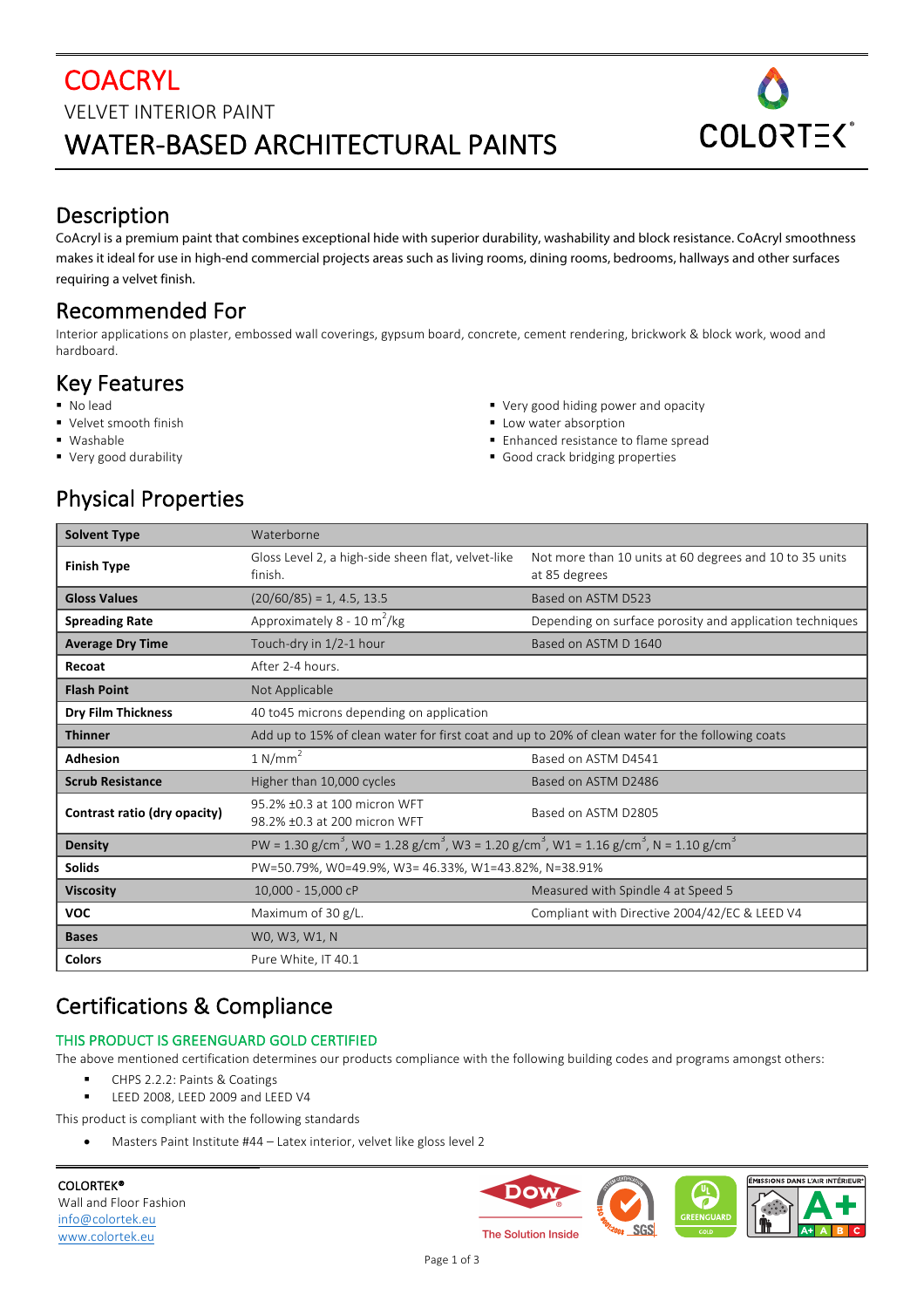# **COACRYL** VELVET INTERIOR PAINT WATER-BASED ARCHITECTURAL PAINTS



- Masters Paint Institute #138 Latex interior High performance architectural gloss level 2
- Masters Paint Institute #144 Latex interior, Institutional LOW ODOR/VOC, gloss level 2

#### Surface Preparation

All surfaces must be cured, clean, dry, and free from dirt, dust, rust, stains, grease, oil, mildew, wax, efflorescence, bond-breakers and other contaminants. Remove all loose, peeling, or chalky paint by sanding, scraping, or any other appropriate methods. Repair all cracks, holes, and other surface imperfections with a suitable patching material. Repaired surfaces should then be sanded smooth and dusted clean and primed with a suitable Colortek primer. New plaster or masonry surfaces must be allowed to cure (28 days) before applying base coat. Cured plaster should be hard, have a slight sheen and a maximum pH of 10. A soft, porous or powdery plaster indicates improper cure. Knife off any protrusions and prime plaster before and after applying patching compound. Poured or pre-cast concrete with a very smooth surface should be etched or abraded to promote adhesion, after removing all form release agents and curing compounds. Remove any powder or loose particles.

CAUTION: Scraping or sanding surfaces of older buildings may release dust containing lead or asbestos. EXPOSURE TO LEAD OR ASBESTOS CAN BE VERY HAZARDOUS TO YOUR HEALTH. Always wear appropriate personal protective equipment during surface preparation and finish cleanup of any residues by water-washing all surfaces.

#### Primer Systems

| l SURFACE TYPE     | RECOMMENDED COLORTEK PRIMER           |
|--------------------|---------------------------------------|
| Drywall            | Colortek Primer                       |
| Porous masonry     | Colortek Sealer, Colortek Primer      |
| Non porous masonry | Colortek Primer or Colortek Undercoat |
| Wood               | Colortek Undercoat                    |
| Ferrous metal      | SX47 StopRust / Colortek Adhero       |

## Application Conditions

Do not apply at temperatures below 5 °C or when rain is expected. Stir well. Apply using brush, roller or airless spray.

#### Pack Size

|                  | PW                 | W <sub>0</sub> | W <sub>3</sub> | W1   | N                   |
|------------------|--------------------|----------------|----------------|------|---------------------|
| 1 US Quart (kg)  | 1.07               | 1.07           | 0.97           | 0.96 | 0.85                |
| 1 US Gallon (kg) | $\sim$<br>4.5      | $\sim$<br>4.3  | 3.9            | 3.84 | $\mathbf{r}$<br>ر.ر |
| 1 US Drum (kg)   | 21E<br><u>zi.j</u> | 21.5           | 212<br>21.5    |      |                     |

## Shelf Life

24 months from the date of production.

## Storage and Handling

Care should be taken to avoid spillage. Store in a dry area. Protect from freezing. Extreme temperatures may cause paint to become unusable. For example: freezing and thawing may cause paint to gel, and high heat may cause solid skin to form.

## Safety

Use under well ventilated conditions. Avoid skin contact. In case of eye contact, flush immediately with water for at least 15 minutes and seek medical attention immediately. If you have trouble breathing, leave the area to obtain fresh air and seek medical attention immediately.

## Cleaning

Remove as much leftover product as possible from the application equipment before cleaning. Clean equipment immediately after use with warm soapy water and rinse thoroughly. Do not empty product into drains or watercourses.

## Technical Assistance

Available through your local COLORTEK® Design Center or through your COLORTEK PAINTS® authorized distributor. For the location of the retailer nearest you, email us at info@colortek.eu or check our website www.colortek.eu.

COLORTEK® Wall Floor and Fashion

info@colortek.eu www.colortek.eu